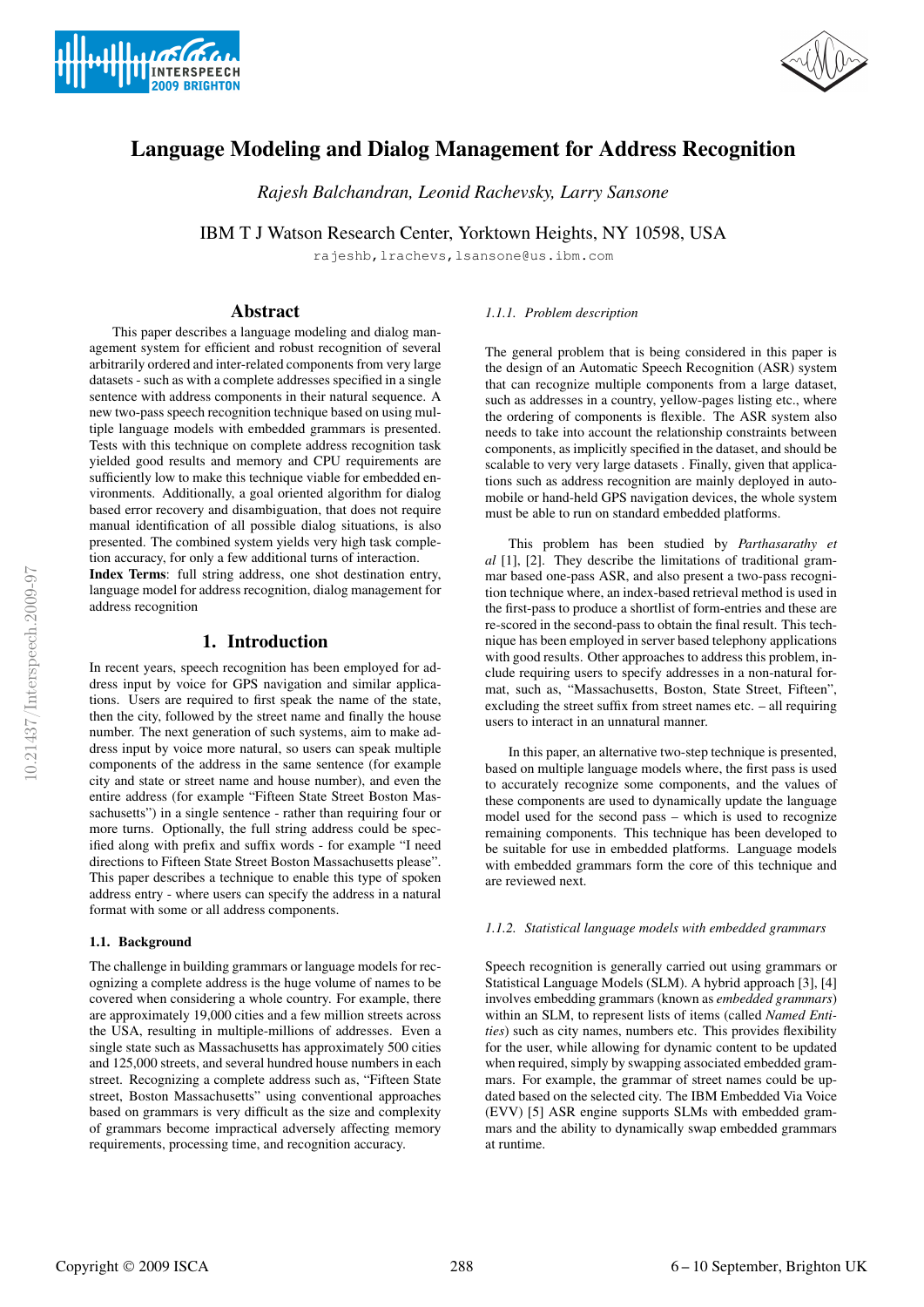# 2. Two step approach with language models

The core idea of this technique is to use two specially designed SLMs – one for recognizing the city and state and the other for recognizing the street name and number. The second SLM is updated based on the city and state recognized using the first SLM. This is carried out transparent to the user - so the user perceives full address recognition in one step.

#### 2.1. City and state model

This is the language model that is used to recognize the specified city and state, across the whole country. It is also used to recognize just the state or just the city. This language model includes embedded grammars representing each address component, and the training data is composed of various combinations of these address component embedded grammars, so as to be able to capture various ways in which users can specify the address. A sample is shown below:

 $EG_{(Num)} EG_{(Streets \in Mumble)} EG_{(Cities \in State_i, State_i)}$  $EG_{(Cities \in State_i, State_i)}$  $EG_{(Cities \in State_i)}$  $EG_{(States)}$  $EG_{(Num)} EG_{(Streets \in CurrentCity)}$ 

where,

 $i = 1...50$  (Number of states in the country)

- $EG_{(Num)}$  is an embedded grammar of house numbers. It could be a list of valid numbers for the whole country or a subset of representative numbers - for example numbers from 1...10,000. It could also be alpha-numeric.
- $EG_{(Streets \in Mumble)}$  represents a mumble model [6] for street names - to capture any street that may be specified by the user, even if it is not recognized accurately, as long as it is not confused with any other Embedded Grammar in the language model. For example, this could be an embedded grammar of a phonetically balanced subset of street names obtained from the set of all the streets in the country.
- $EG_{(Cities \in State_i, State_i)}$  is an embedded grammars of all the cities in  $state_i$  including the state name, for example, "Boston Massachusetts".
- $EG_{(Cities \in State_i)}$  is an embedded grammars of all the cities in  $state_i$  without the state name, for example, "Boston".
- $EG_{(States)}$  is an embedded grammar of state names.
- $EG_{(Streets \in CurrentCity)}$  is an embedded grammar of streets in the current city, for example, based on current location of the car.

Entries within each of these embedded grammars could be weighted based on some criteria, such as relative importance of cities (for example a larger or more populous city is weighted higher). Additionally, prefix phrases such as, "I want to go to", "I need directions to" and suffix phrases such as, "please" could also be included in the training. For countries with different address formats or sequencing, the components of this language model could be modified accordingly to reflect local address specifics.

To summarize, this language model is used during the first step of recognition to enable the recognizer to accurately recognize the city and state.

### 2.2. Street and number model

This model is used to recognize the specified House number and Street name components of the address after having recognized the city and state using the first SLM (section 2.1). This language model also uses embedded grammars representing each address component, and the training data is composed of various combinations of these address-component embedded grammars, for example as shown below:

 $EG_{(Num)} EG_{(Streets \in City_x)} EG_{(City_x, State_y)}$ 

 $EG_{(Streets \in City_x)} EG_{(City_x, State_y)}$ 

where,

- $EG_{(Num)}$  is the embedded grammar of house numbers. If available,  $EG_{(Num)}$  could be replaced, *at runtime* by a city (or state) specific grammar of numbers, based on the city (or state) recognized in the first step.
- $EG_{(Streets \in City)}$  is the embedded grammar of streets in the city that was recognized in the first step (e.g.  $City_x$ ). This language model is updated with this grammar at runtime in preparation for the second recognition step.
- $EG_{(City_x, State_y)}$  is an embedded grammar containing the name of the city and state (and optionally just the city) recognized in the first step (e.g.  $City_x$ ,  $State_y$ ). This embedded grammar is generated at runtime and used to update the language model in preparation for the second recognition step.

# 2.3. Runtime processing

To recognize the compete address, two recognition steps are carried out at runtime - as described below:

### *2.3.1. Step 1*

- In the first step, recognition is carried out using the *City and State* language model. The user speaks an address, for example, "Directions to Fifteen State Street Boston Massachusetts". The speech recognition engine, using the City and State language model decodes all the address components. However, only the city and state can be accurately recognized, as only the city and state embedded grammars are complete and valid for the whole country.
- The recognized house number could be valid or not depending on whether the house number embedded grammar is valid for the whole country or not.
- The street name is not likely to be accurate, as a *mumble model* was used for street names.
- If the user had only specified the city and state, without any street name, no further processing is needed and the system could prompt the user for the street name and number - through an additional turn of interaction.
- If the user specified just the street name and house number in the current city - for example "Fifteen State Street". The speech recognition engine can be expected to reliably recognize the specified street name and house number as the City and State language model includes embedded grammars for the street names and house numbers of the current city. In this case, no further processing is required.

In general, the output of Step 1 is the unambiguous identification of a city and state - say  $City_x, State_y$ .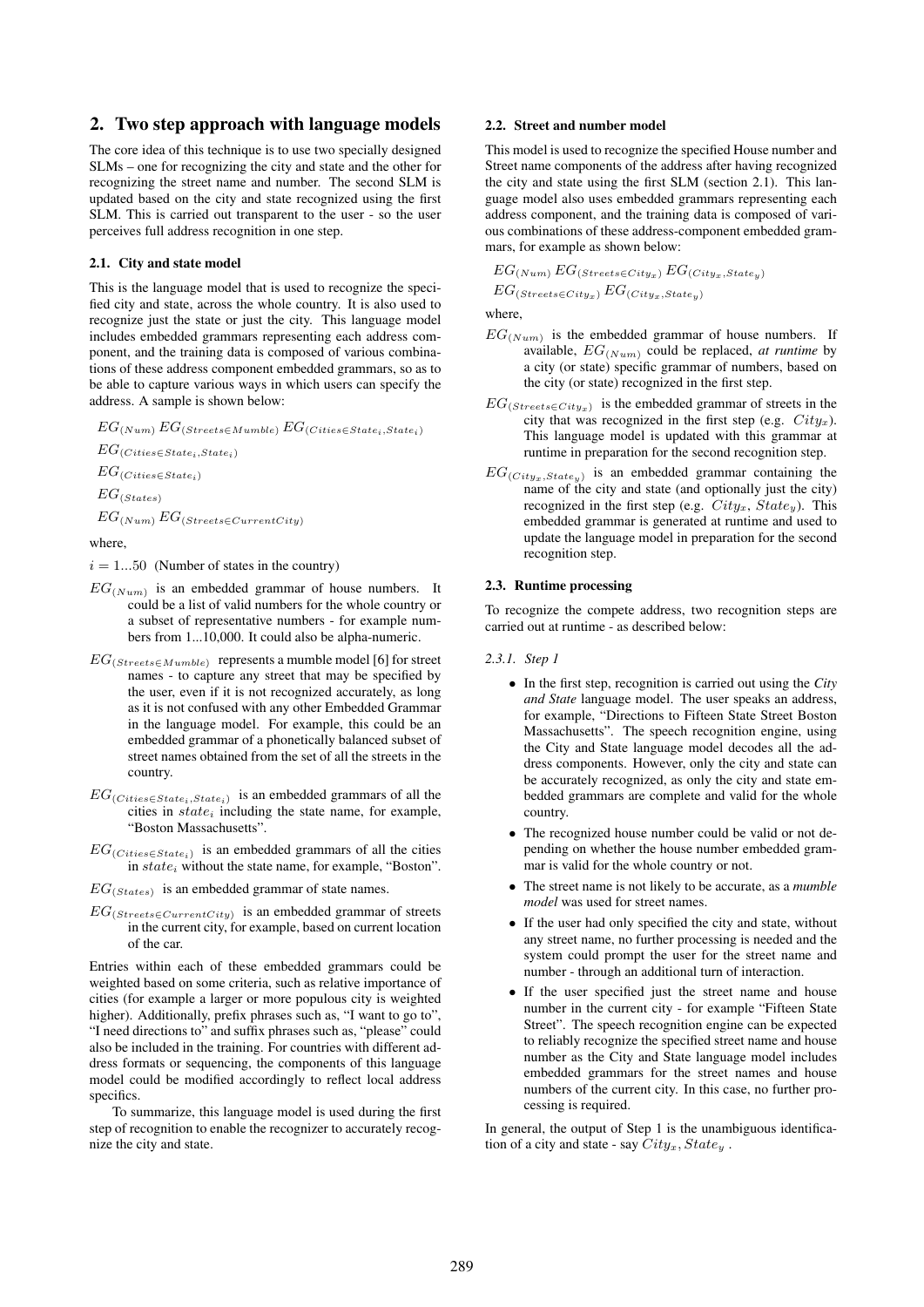# *2.3.2. Step 2*

- In the second step, recognition is carried out using the *Number and Street* language model, after updating embedded grammars based on the results of the first step.
- Specifically, the  $EG_{(Streets \in City)}$  embedded grammar is updated with the grammar of streets in recognized city, that is,  $City_x$ .
- Additionally, the  $EG_{(City_x, State_y)}$  embedded grammar is also updated with the recognized city and state names - that is,  $City_x$ ,  $State_y$ .
- Optionally, the  $EG_{(Num)}$  embedded grammar of house numbers is also updated if  $City_x$  or  $State_y$  specific house number information is available.
- Following these embedded grammar updates, audio saved after Step 1 is run through the speech recognition engine using this Number and Street language model.
- The speech recognition engine recognizes the specified house number and street name (or just the street name), in addition to the city and state.

The main output of Step 2 is the unambiguous identification of street name and house number. Following this, the complete address is obtained by combining the results of Steps 1 and 2. If the house number was not specified, the dialog system would prompt the user for this in a subsequent turn.

# 3. Dialog system for flexible address recognition and error recovery

Being able to recognize a complete address, from a single utterance is only one step in developing a robust address recognition system. Equally significant, is being able to handle incompletely specified input, various types of ambiguities and error conditions, and having an intelligent dialog [7] with the user to correct these errors and obtain a valid address at the end. This is particularly the case with recognizing a complete address spoken in a single turn, as the inherent complexity of the task significantly increases the possibility of errors in one or more components of the address.

#### 3.1. Complexities in dialog

For the complete address recognition task, several error conditions can arise, such as:

- Missing information some component of the address was not specified, for example, house number was left out.
- Multiple values are present for the same component, for example due to a mis-recognition, two cities are recognized
- Ambiguous values some component is ambiguous, by itself or in combination with other components. For example, a partially specified street name could be ambiguous.

Designing the dialog flow and error handling for the address recognition task by explicitly identifying various such error conditions, across several turns of interaction, keeping track of previous inputs, is very tortuous and can easily result in scenarios that get missed out in the dialog logic. For example, for the first turn of input, with four possible components, sixteen situations need to be considered, and then for each of these several more situations arise for the second turn and so on.



Figure 1: Dialog Flow

#### 3.2. Goal oriented dialog flow

Considering the complexities described above, a goal oriented approach for managing the dialog that does not require manual identification of all possible scenarios was developed. The flow chart for this is shown in Figure 1. This technique is based on defining a *goal*, consisting of information needed to completing the task, and defining the *relative priority* between various components. Following this, the dialog application can follow the flow as specified, to handle various situations. For the address task, the goal and priority order can be represented as follows:

$$
Goal = {state, city, street, number}
$$
  

$$
Priority Order = state \rightarrow city \rightarrow street \rightarrow number
$$

The algorithm iteratively tries to achieve the goal, validating available input components, and prompting for missing input components, in the specified priority order. This approach makes implementation of the dialog logic straightforward and ensures its completeness. This algorithm was implemented on a *state* based, programmable dialog management framework.

# 4. Experiments

Experiments were conducted to measure recognition accuracy after the first turn, and to measure task completion across turns when using the dialog system.

#### 4.1. Off-line test results (first turn accuracy)

#### *4.1.1. Setup*

For this test, 470 complete street addresses specified in natural order (number  $\rightarrow$  street  $\rightarrow$  city  $\rightarrow$  state) and 210 partial addresses consisting of just the city and state across eight states in the North Eastern U.S., were recorded from 8 subjects, using an AKG microphone from a distance of about 15-20 inches. IBM's Embedded Via Voice (EVV) product ASR engine was used for recognition with the two Language Models described in section 2. Results are shown in Table 1.